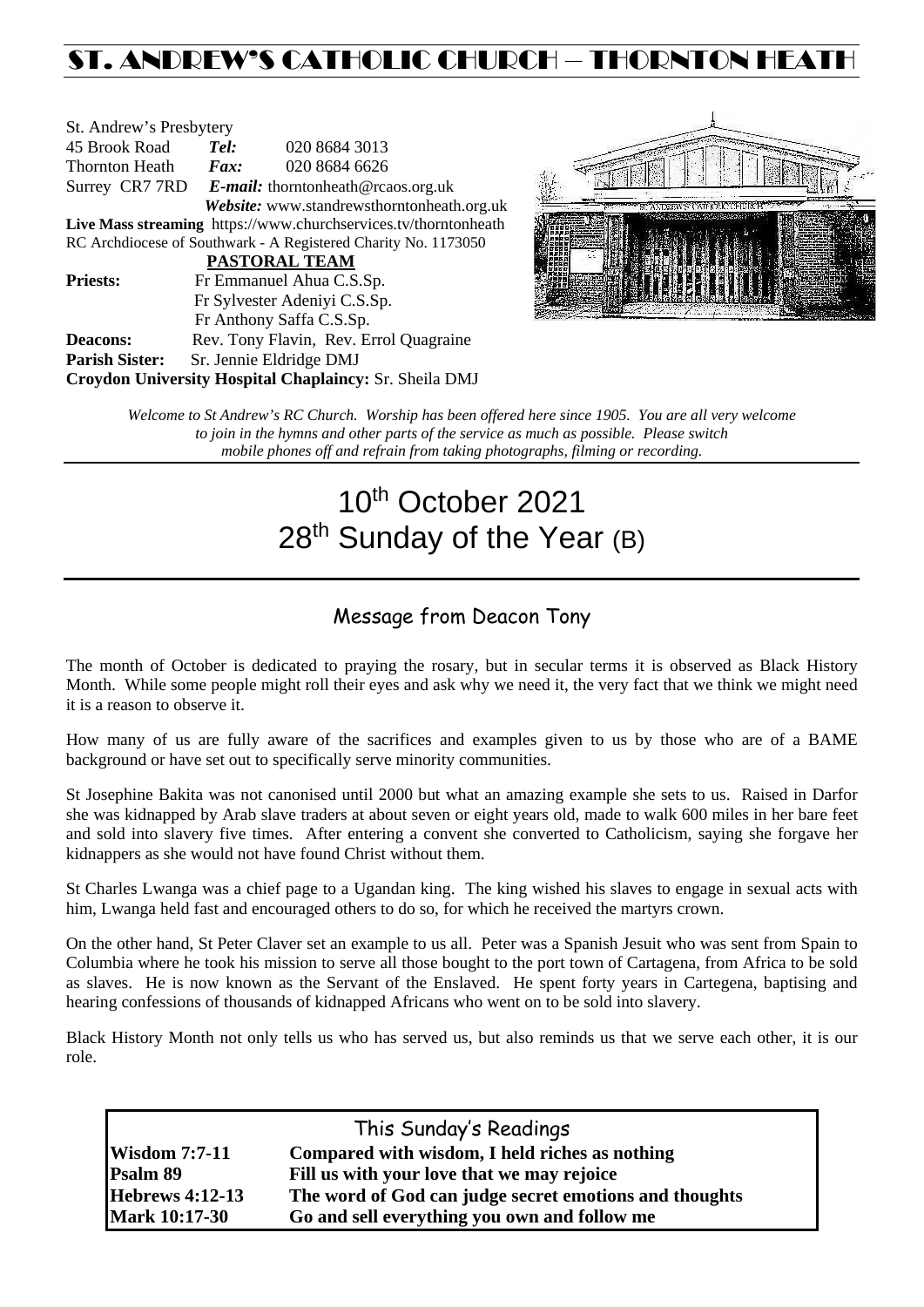## Diary for the Week

|                                     |                    | 5.4                                    |                                     |
|-------------------------------------|--------------------|----------------------------------------|-------------------------------------|
| Sunday 10 <sup>th</sup> October     |                    | 6.00pm (Saturday) First Mass of Sunday | Dennis Meskill RIP Anniv            |
| 28 <sup>th</sup> Sunday of the Year | 9.30am             | <b>Mass</b>                            | Josiah Oyeyinka - Recovery from     |
|                                     |                    |                                        | illness                             |
|                                     | 11.30am            | Mass                                   | Christina Etuka - Wellbeing & God's |
|                                     |                    |                                        | Protection                          |
|                                     | 6.00 <sub>pm</sub> | <b>Mass</b>                            | For the people of the Parish        |
|                                     | $7.00 - 9.00$ pm   | <b>Charismatic Prayer Group</b>        |                                     |
| Monday 11 <sup>th</sup> October     | 7.30am             | <b>Mass</b>                            | Rev. Mgr. Patrick McCoy (F)         |
|                                     | 10.00am            | <b>Mass</b>                            | Zdeslau Kurpinska RIP               |
| Tuesday 12 <sup>th</sup> October    | 7.30am             | <b>Mass</b>                            | Pete Hunter RIP                     |
|                                     | 10.00am            | Mass                                   | Paul Etuka RIP                      |
| <b>Wednesday 13th October</b>       | 7.30am             | <b>Mass</b>                            | Deceased Ritchie & Hampshire        |
|                                     |                    |                                        | <b>Families RIP</b>                 |
|                                     | 10.00am            | <b>Mass</b>                            | <b>Sr Mary Martin RIP</b>           |
| Thursday 14 <sup>th</sup> October   | 7.30am             | <b>Mass</b>                            | Beatrice Ogunnupebi RIP             |
|                                     | 10.00am            | Mass                                   | <b>Annie Antoinette RIP</b>         |
| Friday 15 <sup>th</sup> October     | 7.30am             | Mass                                   | Rose Headlam - Birthday             |
|                                     | 10.00am            | Mass                                   |                                     |
|                                     | $10.30 - 12$ noon  | <b>Adoration</b>                       |                                     |
|                                     | <b>6.30pm</b>      | <b>Brownies/Guides (hall)</b>          |                                     |
| Saturday 16 <sup>th</sup> October   | 9.30am             | <b>Mass</b>                            | The Ezike Family – Thanksgiving     |
|                                     | $10.00 - 10.30$ am | <b>Confessions</b>                     |                                     |
|                                     | $5.00 - 5.30$ pm   | <b>Confessions</b>                     |                                     |
|                                     | 6.00 <sub>pm</sub> | <b>First Mass of Sunday</b>            | Deceased Andradi Family Members     |
|                                     |                    |                                        | <b>RIP</b>                          |
| Sunday 17 <sup>th</sup> October     | 9.30am             | <b>Mass</b>                            | Shamin Maria Dias - RIP             |
| $29th$ Sunday of the Year           | 11.30am            | <b>Mass</b>                            | Ana Maria D'Souza RIP               |
|                                     | 6.00 <sub>pm</sub> | Mass                                   | For the people of the Parish        |
|                                     | $7.00 - 9.00$ pm   | <b>Charismatic Prayer Group</b>        |                                     |

Church cleaners: this week: Judie's Crew, next week: Fifi's Group

## St. Andrew's Parish Notices

#### **FACEMASKS**

Please can we ask you to continue to use a face covering if you are able to and to use the hand sanitiser when entering our Church.

#### **ANNUAL MASS COUNT**

Thank you to our counters. Kindly record the numbers on the sheet on the table just outside of the Priest's Sacristy, thank you.

#### **THE RITE OF CHRISTIAN INITIATION FOR CHILDREN (RCIC)**

The next session is on 19<sup>th</sup> October at 6.30pm.

#### **RITE OF CHRISTIAN INITIATION OF ADULTS (RCIA)**

The RCIA is for anyone who is interested in becoming a member of the Catholic Church. Please speak with Sr Jennie after Mass if you would like to attend. If you know of anyone who might be interested please encourage them to come along and perhaps come with them.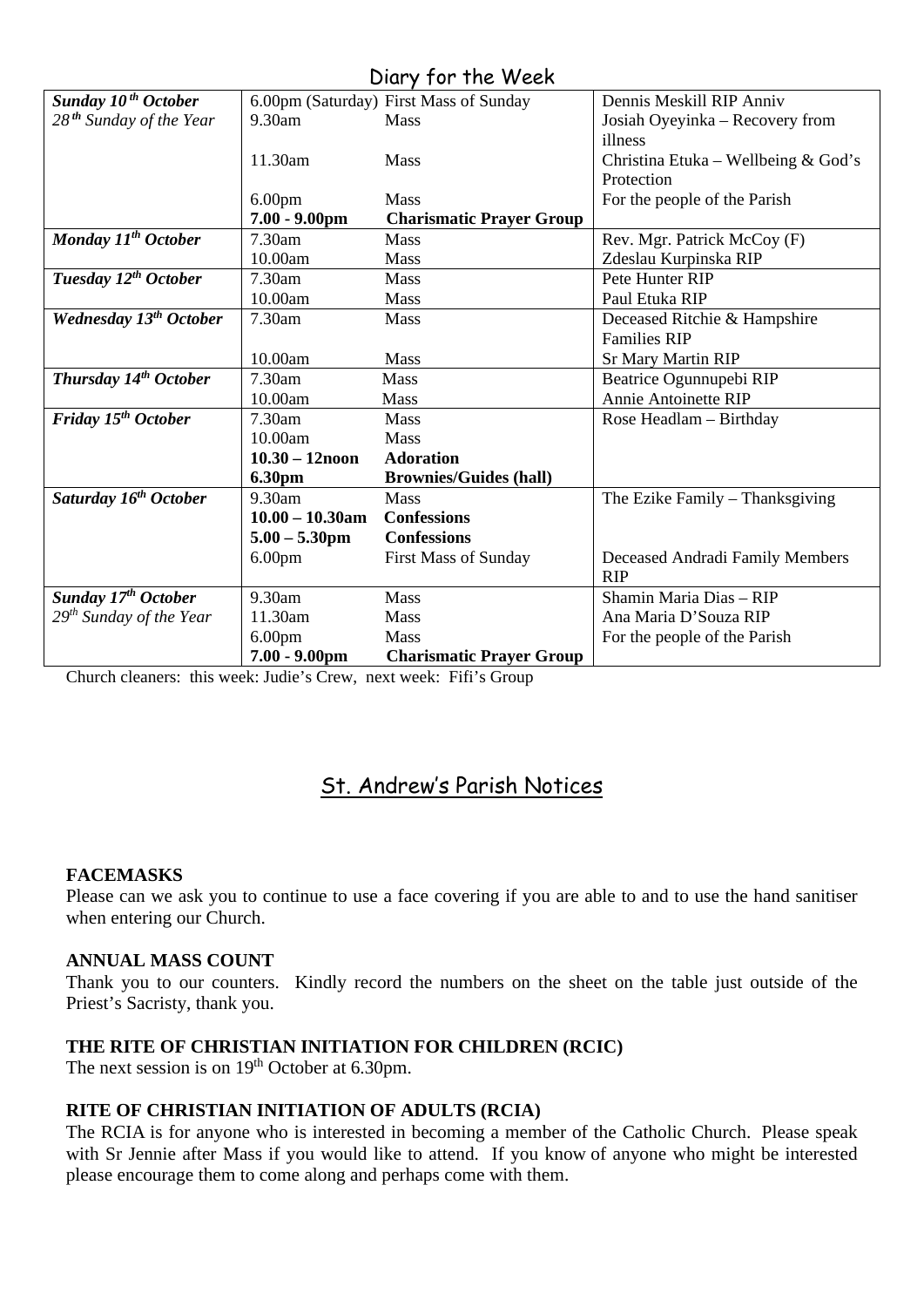#### **DBS CERTIFICATES FOR VOLUNTEERS**

Please could existing volunteers who need DBS (Disclosure and Barring) checks please email their full name to [thorntonheathsg1@safeguardrcaos.org.uk](mailto:thorntonheathsg1@safeguardrcaos.org.uk)

The online process will then be actioned. This includes; Eucharistic Ministers, Catechists for Children, Adult Altar Servers, Children's Liturgists and any parish group helpers for vulnerable adults or children. It is everyone's responsibility to ensure that our parish is a safe place and the DBS certificate issued must be through the RC Diocese of Southwark and not another body even if it is current and valid.

### ST ANDREW'S CHOIR

The Choir at St. Andrews warmly welcome parishioners who would like to join the choir. If you can play an instrument, read music or have a love for singing you are most welcome. For more details or to sign up please speak to one of the choir leaders after Mass.

#### **CHARISMATIC PRAYER GROUP**

Please join us as our group has resumed prayer meetings every Sunday evening in the Church from 7.00 – 9.00pm. All are very welcome to come along and join us in praises, prayers, Bible studies and youth group ministry. For further details please call Stella on 07983 775879.

#### **SCHOOL REFERENCES**

Please come along to the remaining dates for you to see Fr Emmanuel. Please come prepared with the school's Priest reference forms and your child's Baptism Certificate. The following remaining dates are:

Monday  $11^{th}$  October  $11.00 - 1.00$  pm and  $7.00 - 9.00$  pm Tuesday  $12<sup>th</sup>$  October  $7.00 - 9.00$ pm Wednesday  $13<sup>th</sup>$  October  $11.00 - 1.00$ pm

*Please note that these will be the only dates that Fr Emmanuel will see you to sign the school forms, so please make every effort to attend. In the last two years we have had to see many parents with very late forms giving lots of different excuses as to why they missed the original dates.* 

*These dates will be the only dates available – no excuses! Fr Emmanuel*

#### **ADORATION**

Please come in and spend some time in the presence of Our Lord in the Blessed Sacrament for Adoration every Friday from 10.30am – 12noon.

#### **ALL NATIONS CATHOLIC CHARISMATIC GROUP UK - FOODBANK**

The group have launched a food bank project in order to help families who are in need of extra help with regards to some food items. This will be held in St Andrew's hall every second Saturday every month until the end of the year. The next one will be on Saturday  $13<sup>th</sup>$  November approximately from  $12.00 -$ 1.00pm. We would welcome any food donations, tinned, dry packets, etc. Please see the poster in the porch for more info and contact details. If you know of any families who may benefit from this, please let them know.

#### **ROSARY GROUP**

We would like to re-start our Rosary Group in the Church. If you would like to join us, please do come along Monday to Saturday after the 10am Mass during the week and on Saturdays after the 9.30am Mass. All are very welcome to attend.

#### **CHURCH CLEANERS WANTED URGENTLY**

We really need more people to help with the task of cleaning God's house. Especially over the past year the burden has fallen on just a few who are having to cope on their own so if you can spare an hour or two and would like to help by joining one of our groups, please contact Fifi on 07932 764273. Thank you.